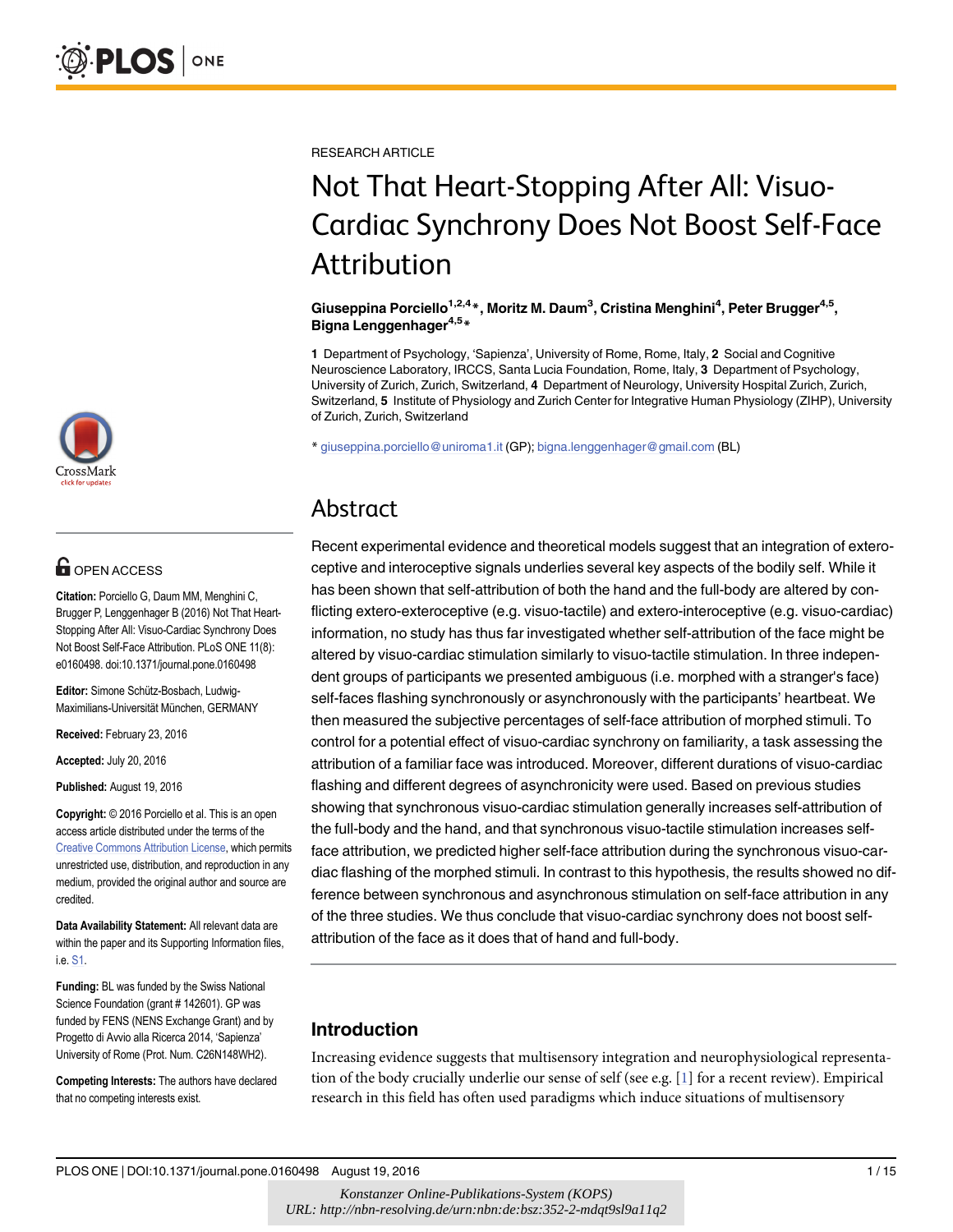<span id="page-1-0"></span>conflicts in order to alter and study the bodily self. The most famous of these paradigms is the so-called rubber hand illusion, in which the participant's hidden hand is placed in front of the participant along with a rubber hand, and both are synchronously stroked. In this condition, the seen stroking of the rubber hand dominates the felt stroking of the participant's hidden real hand, inducing an illusory feeling of ownership over the former, as measured by questionnaires at the explicit level [\[2\]](#page-12-0). In addition to these explicit measures, implicit indices have been described which assess the strength of the illusion, that is among others a proprioceptive drift of the real hand towards the position of the rubber hand [\[2](#page-12-0)], skin conductance response to threat (e.g. [[3,4\]](#page-12-0)), changes in body temperature [[5](#page-12-0)], local alterations in histamine reactivity [\[6](#page-12-0)], or altered neural activity (e.g. [\[7,8\]](#page-12-0)). Variants of this paradigm were used to induce changes in the representation of the foot [[9\]](#page-12-0), the full-body [\[10\]](#page-12-0), the tongue [[11](#page-12-0)] and the face [[12,13](#page-13-0)]. In the latter case, a mirror effect ("enfacement illusion"  $[12,13]$ ) is created by stroking applied simultaneously to the participant's face and the face of someone sitting in front of the participant. In this situation participants typically self-attribute the seen face more during synchronous than asynchronous visuo-tactile stimulation. This is usually measured by self-reported questionnaires and by asking participants to evaluate how much of the self is present in pictures or videos of the participant's face morphed by the varying presence of another's face. While these experimental manipulations suggest that an erroneous integration of exteroceptive bodily signals (i.e., vision and touch) might alter several aspects of the bodily self, some exciting recent studies found that erroneous integration of extero- and interoceptive bodily signals (i.e. vision and cardiac information) might also alter the representation of the hand  $[14]$  $[14]$  $[14]$  or fullbody [\[15](#page-13-0)]. Specifically, Aspell and collaborators [[15](#page-13-0)] found that when participants view a virtual body glooming synchronously with their heartbeat, they reported higher level of selfidentification with the avatar and larger drift in self-location towards the virtual body (this was not found if the virtual body was simply an object). Similarly, Suzuki and collaborators [[14](#page-13-0)] used a cardiac version of the classical rubber hand illusion to show that participants self-attribute a virtual hand at a higher rate when it flashes synchronously with their heartbeat as opposed to asynchronously, and that this effect is stronger for people with higher interoceptive sensitivity. These behavioral findings suggest that interoceptive and exteroceptive signals are integrated and crucially contribute to the feeling of owning a body (body ownership) and to the feeling of localizing the body in a specific part of space (self-location). An integration of exteroceptive and interoceptive signals for the bodily self are also suggested by empirical works showing that the strength of exteroceptively-induced illusions depends on Interoceptive Accuracy  $[16,17]$ , and by theoretical work according to which internal states and visceral signals are crucial for self-representation [[18,19](#page-13-0)].

At the neuroanatomical level, such integration might be plausibly located in the anterior insular cortex [[20\]](#page-13-0). The anterior insula is a core region for interoceptive processing. Through the tight interrelation with cortical (mainly cingulate and prefrontal cortex) and subcortical (amygdala and ventral striatum) areas, interoceptive representations are integrated in crossmodal processing. They are also thought to influence higher-order perceptual and conceptual representations related to the bodily self (see [\[21\]](#page-13-0) for a review).

Here, in three independent studies, we investigated whether visuo-cardiac synchronicity might directly influence another basic and crucial aspect of the bodily self: self-face attribution. Because visuo-cardiac synchronicity has previously been shown to increase self-attribution of a virtual hand and a virtual full-body  $[14,15]$  $[14,15]$  $[14,15]$  $[14,15]$  $[14,15]$ , we expected higher self-attribution of ambiguous (i.e. morphed with a stranger's face) self-faces when presented as flashing synchronously with one's own heartbeat, similarly to the synchronous seen touch observed during the enfacement illusion  $[12,13]$ . Furthermore, since susceptibility to visuo-tactile and visuo-cardiac illusions depends on individual Interoceptive Accuracy  $[14,16,17]$  $[14,16,17]$  $[14,16,17]$  $[14,16,17]$ , we expected higher self-face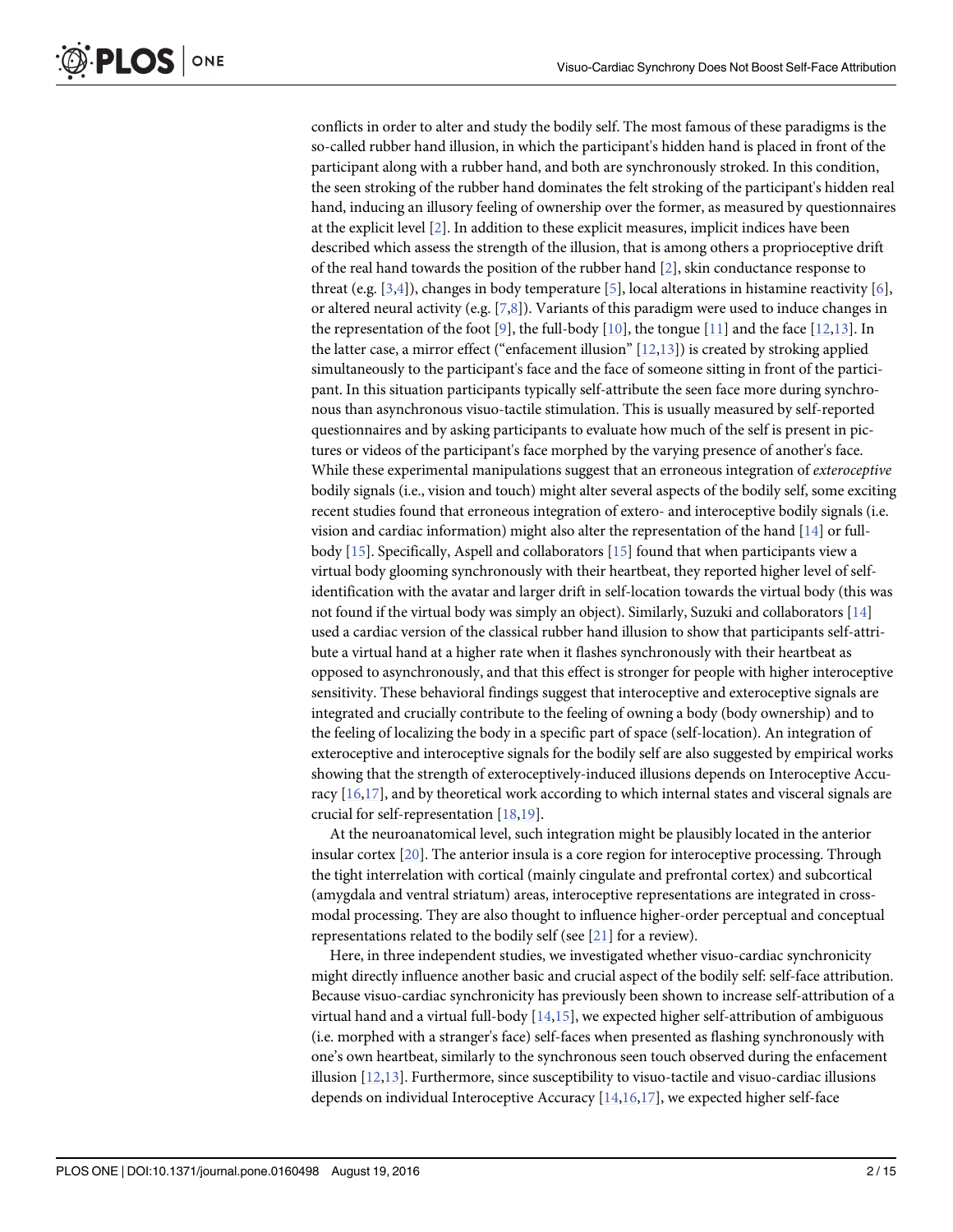<span id="page-2-0"></span>attribution in participants with higher Interoceptive Accuracy (i.e. people achieving high scores to objective behavioural tests about heartbeat detection) and/or Interoceptive Sensibility (i.e. people scoring high to self-evaluation of subjective interoception, see [\[22\]](#page-13-0) for the distinction in terminology), as well as in participants who localize their self in regions closer to the heart (measured through a bodily Self Localization task [\[23\]](#page-13-0)). Moreover, we expected visuo-cardiac synchronicity to specifically increase self-face attribution rather than enhance a general sense of familiarity with ambiguous facial stimuli. To differentiate a general increase in familiarity from a bias in self-attribution, we introduced a control task in which we measured, in the same experimental conditions and setting, changes in the percentage of familiar face attribution (namely, friends in Study 1 and 2, and famous persons in Study 3).

In Study 1 and 2, morphed faces flashed for 8 seconds, synchronously or not with the participant's heartbeat. The level of asynchronicity was modified between the studies (Study 1: 90% or 110% vs. Study 2: 75% or 125% vs. Study 3: 50% or 150%). In light of null results for Study 1 and 2 (see below), we increased the visuo-cardiac stimulation in Study 3 to two minutes, making it more comparable to enfacement studies (see for example  $[12,13]$  $[12,13]$ ). In line with this methodological change, two previous studies used this longer duration and reported a significant increase in self-attribution induced by visuo-cardiac synchronicity [[14](#page-13-0),[15](#page-13-0)]. Moreover, recent results  $[24]$  $[24]$  have shown that changes of self-face representation induced by a visuo-tactile stimulation may take some seconds to appear with considerable variability across participants. Longer durations of the visuo-cardiac stimulation may thus be necessary.

## Study 1

## Materials and Methods

Participants. In the first study, a statistical power analysis was performed for sample size estimation (G\*Power 3.1,  $[25]$  $[25]$  $[25]$ ) by deciding a priori a medium (using Cohen's criteria  $[26]$  $[26]$  $[26]$ ) effect size of 0.30 (similar to the one found in  $[15]$  $[15]$  $[15]$ ), an alpha of 0.05, a power of 0.95, and a unique group with 3 within-subjects measurements, namely the comparison of the three 'Flashing Rates' (Synchronous; Asynchronous and Heartbeat-Independent). The power calculation recommended a sample size of  $N = 31$ . We thus stopped the data collection after reaching a sample size of 32 females, namely 16 pairs of friends (age:  $21.88 \pm 2.71$ years;  $M \pm SD$ ). All participants, except two, were right-handed. Written informed consent was obtained from, and compensation was provided to, each participant. The original sample included three more participants who were excluded because they became aware of the experimental manipulation  $(N = 2)$ , or the electrocardiographic signal was too noisy  $(N = 1)$ . The study was approved by the local Ethics Committee of the Faculty of Arts and Social Sciences, University of Zurich.

**Procedures.** The study included two sessions separated by about seven days ( $Fig 1$  shows a schema of the procedure). During the first session, a photo of each participant's face was taken in controlled light settings, looking straight with a neutral expression. By serving as non-facial cues, ears and hair were removed and faces were placed in an oval shape (Adobe Photoshop $\mathbb{R}$ ). Participants' and friends' faces were morphed (Abrasoft FantaMorph $R$ ) at different percentages with the photographs of two unknown females (rated equally attractive by an independent sample of 14 female participants ( $t(13) = 0.983$ ;  $p = .343$ ). The two females were used as models for the morphing but did not perform the experimental task. Thirty morphed pictures for the SELF and thirty for the FRIEND task were generated. The percentages of self face in the SELF task and friend face in the FRIEND task were as follows: 1%; 3%; 5%; 7%; 9%; 31%; 33%; 35%; 37%; 39%; 41%; 43%; 45%; 47%; 49%; 51%; 53%; 55%; 57%; 59%; 61%; 63%; 65%; 67%; 69%; 91%; 93%; 95%; 97% 99%. Our selection of the morphed stimuli was guided by previous experimental evidence for enfacement having the strongest effect on very ambiguous stimuli (45%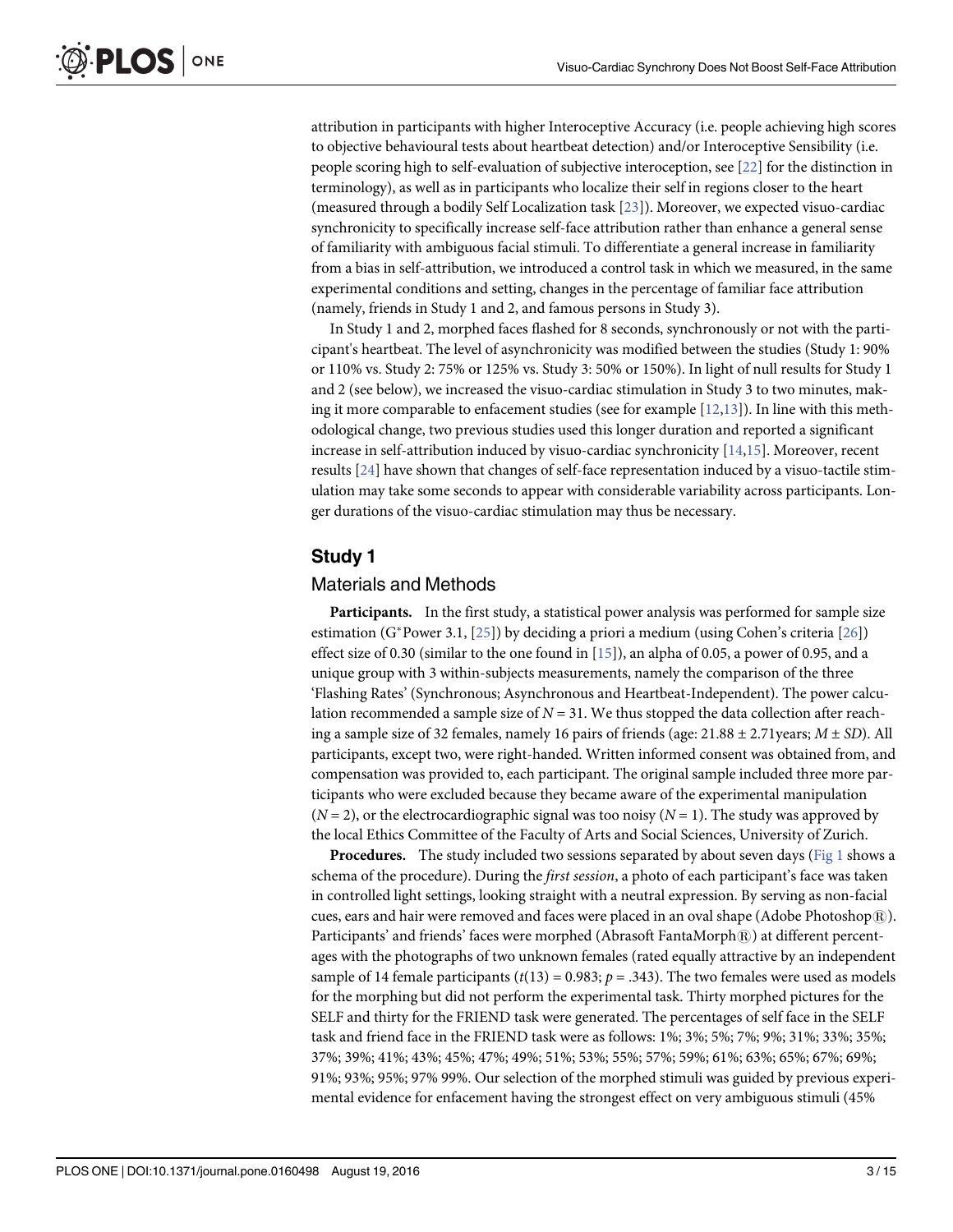<span id="page-3-0"></span>

#### **GENERAL PROCEDURE**

[Fig 1. O](#page-2-0)verview of the general experimental procedure used in Study 1, 2 and 3. All studies were composed by two sessions performed in two different days, separated about one week. During the first session photos of participants' face were taken. Moreover, participants performed: the Heartbeat Counting task; a subscale (i.e. Noticing) of the Multidimensional Assessment of Interoceptive Awareness (MAIA) and the Self Localization task. During the second session participants performed in counterbalanced order the SELF task and the FRIEND task in Study 1 and 2 and the SELF task and the FAMOUS FACE task in Study 3. During these tasks, participants observed a series of morphed faces (their own one and their friend one morphed with two unknown models) flashing on the monitor for 8 seconds (Study 1 and 2) or two single morphed faces (their own one and a famous character one morphed with two unknown models) for 2 minutes (Study 3). Immediately after the flashing faces participants were instructed to rate on visual analogue scale (VAS), how much of the own/friend or famous person's facial features they perceived in a list of morphed stimuli. The SELF and FRIEND/FAMOUS task were composed by three blocks. Each block was associated to a different 'Flashing Rate' of stimuli presentation. At the end of the SELF and FRIEND/FAMOUS FACE task participants were asked whether they were aware of the research questions and hypotheses, then they were debriefed by the experimenter. Participant appearing in the picture gave written informed consent to publish this figure.

doi:10.1371/journal.pone.0160498.g001

self face-55% other face) [[12,27](#page-13-0)]. We therefore tested whether cardiac information could directly alter the perception of the most sensitive visual morphs.

Interoceptive Accuracy was assessed by the Heartbeat Counting task [[28](#page-13-0)] in which participants were asked to silently count their heartbeats during four time intervals (25s, 35s, 45s, 100s). Auditory cues indicated the start and end of the counting period. Heart rate was recorded using an ECG (e-Health, Cooking Hacks). A 0 ('very weak') to 1 ('very high') Interoceptive Accuracy-index was calculated from the measured and the counted number of heartbeats. Descriptive statistics are reported in Table 1.

Table 1. Descriptive statistics relative to: i) the Heartbeat Counting Task (M ± SD); ii) a subscale (i.e. Noticing) of the Multidimensional Assessment of Interoceptive Awareness (MAIA), (M ± SD) and iii) the Self Localization task [percentages of females who localized themselves within the brain region ('Brainers'); within the torso close to the heart region ('Hearters'); close to the belly region ('Belliers'); or in the legs/arms ('Other body parts')] calculated for the whole sample of participants (Study 1; 2; 3).

| <b>Heartbeat Counting Task</b> | MAIA            | <b>Self Localization Task</b> |                 |                 |                  |
|--------------------------------|-----------------|-------------------------------|-----------------|-----------------|------------------|
|                                | <b>Noticing</b> | <b>Brainers</b>               | <b>Hearters</b> | <b>Belliers</b> | Other body parts |
| 0.64(0.16)                     | 3.25(0.83)      | 34.67%                        | 45.33%          | 16.00%          | 4.00%            |

doi:10.1371/journal.pone.0160498.t001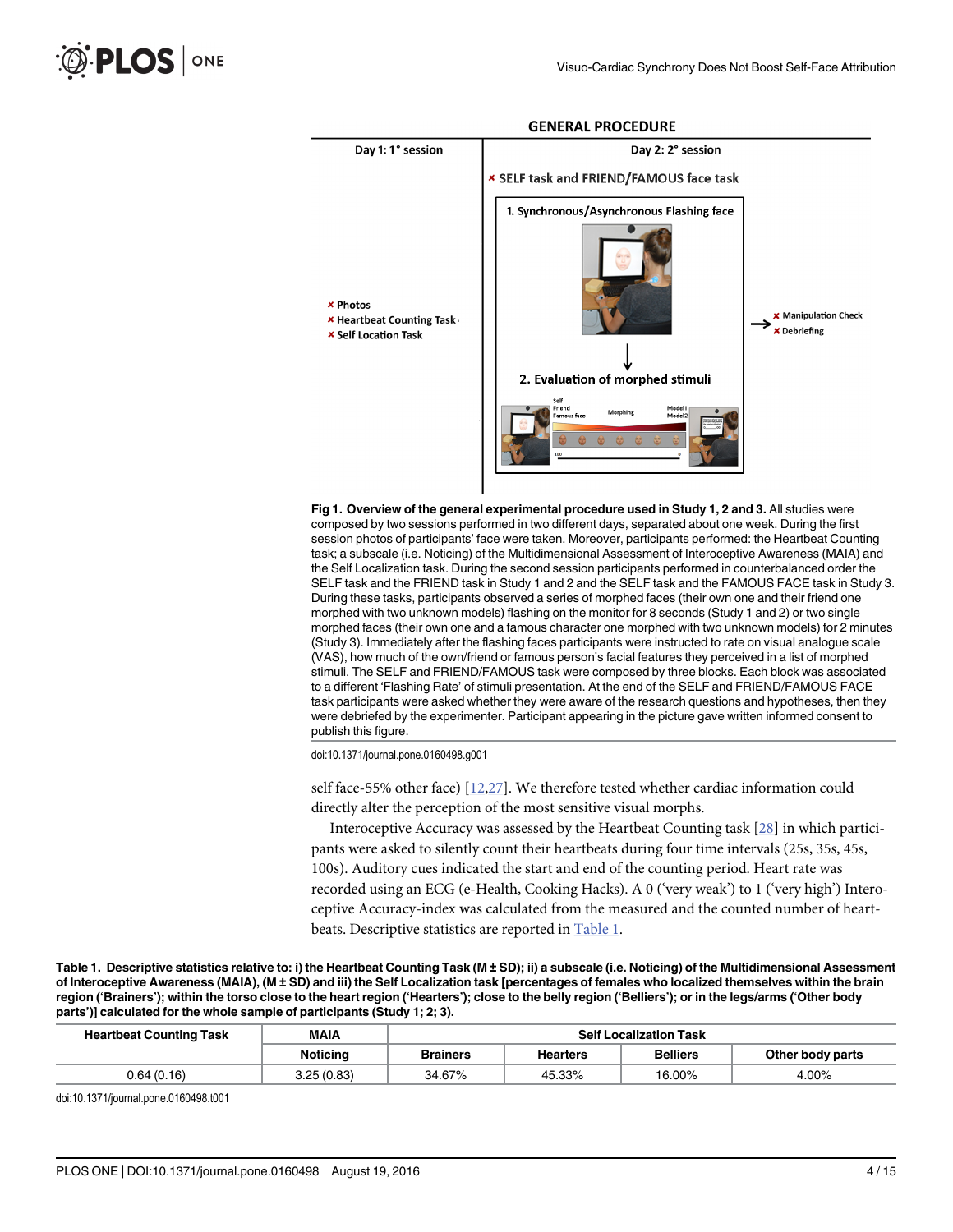<span id="page-4-0"></span>Interoceptive Sensibility (one of the three dimensions of interoception according the model proposed by [\[22](#page-13-0)], namely the dimension representing self-report measures of subjective interoception) was assessed by one sub-scale (i.e. Noticing) of the Multidimensional Assessment of Interoceptive Awareness (MAIA) questionnaire [[29](#page-13-0)]. Descriptive statistics are reported in [Table 1](#page-3-0).

In a Self Localization task adapted from  $[23]$ , participants marked (through a single cross) the location of their 'self' on three female silhouettes (front, back and side view). Descriptive statistics are reported in [Table 1](#page-3-0).

The second session was the actual experimental session. It consisted of two tasks presented in counterbalanced order: the SELF and the FRIEND (control) task. Cardiac activity was registered using an Arduino compatible e-Health platform (Cooking Hacks). The software ExpVR [\(http://lnco.epfl.ch/expyvr\)](http://lnco.epfl.ch/expyvr) was used to present the visual stimuli and to record participants' responses. First, the quality of the ECG recording was checked. Then, the models' full faces (original pictures with hair and ears) were shown on the monitor for 2 minutes. Participants, who had never seen the faces, were asked to memorize them during this time. Three practice trials were done (excluded from the analysis) to familiarize participants with the task.

At the end of the practice trials, participants performed the SELF and the FRIEND task in counterbalanced order. The SELF/FRIEND tasks were composed of three blocks, each associated to a different "Flashing Rate". Based on previous studies [[14](#page-13-0),[15](#page-13-0)], the flashing rate was either 'Synchronous' or 'Asynchronous' (i.e. slower in half of the participants [90%] and faster in the other half [110%]) with the participants' heartbeat. We added a third flashing rate as a further control, the 'Heartbeat-Independent', which was pre-defined for all participants and clearly too fast to be heartbeat-related (21 stimuli in 8 sec, equivalent to 157.5 bpm).

Each block consisted of 30 trials. Each trial was associated with a morphed stimulus and presented in randomized order. During each trial, the morphed face flashed on the screen for 8 seconds, after which participants were instructed to rate how much of the self- or friend- face, respectively, was present in each image, on a  $0-100$  ( $0 =$  "not me/my friend at all"; 100 = "totally me/my friend") visual analogue scale (VAS). A random inter-trial interval (ITI) ranging from 100 to 500 ms was added after each participant's response.

A semi-structured interview was conducted at the end of the experiment in order to: 1) clarify whether participants had been aware of the manipulation and 2) to debrief them.

Data Handling. To provide a fine-grained analysis of the possible self-attribution bias induced by the synchronous visuo-cardio presentation, we fit the whole set of VAS scores attributed to the morphed images into a four-parameter sigmoid statistical model [which was based on the Boltzmann equation:  $y0 = A1 - A2/[1 + e(x-x0/dx)] + A2]$  for each subject and experimental condition (as in  $[12,27]$ ). Appropriateness of the model was demonstrated for all conditions at the individual level (all Radjs  $> 0.361$ ;  $ps < .01$ ), and the X0 values were extracted for each participant and condition. X0 value corresponds to the physical percentage of self/ friend morphed values when participants subjectively rate the stimuli 50%-50%.

To check whether the different variants of the 'asynchronous' condition (i.e. fast or slow) influenced our findings, we performed two separate 3 'Flashing Rate' (Synchronous, Asynchronous; Heartbeat-Independent) x 2 'Type of Asynchronicity' (Asynchronous Fast; Asynchronous Slow) mixed-model ANOVAs on the dependent variable mentioned above. One was performed on the X0 values collected in the SELF task and the other one on those collected in the FRIEND task. After showing that the two types of asynchronicity did not affect the evaluation of the morphed faces, we combined the two in one single factor called 'Asynchronous'. We then performed two separate (for SELF and FRIEND task) one-way analyses of variance (ANOVAs) with 'Flashing Rate' (Synchronous, Asynchronous; Heartbeat-Independent) as within-subjects factor. To test our main hypothesis, that is the effect of 'Synchronicity', we used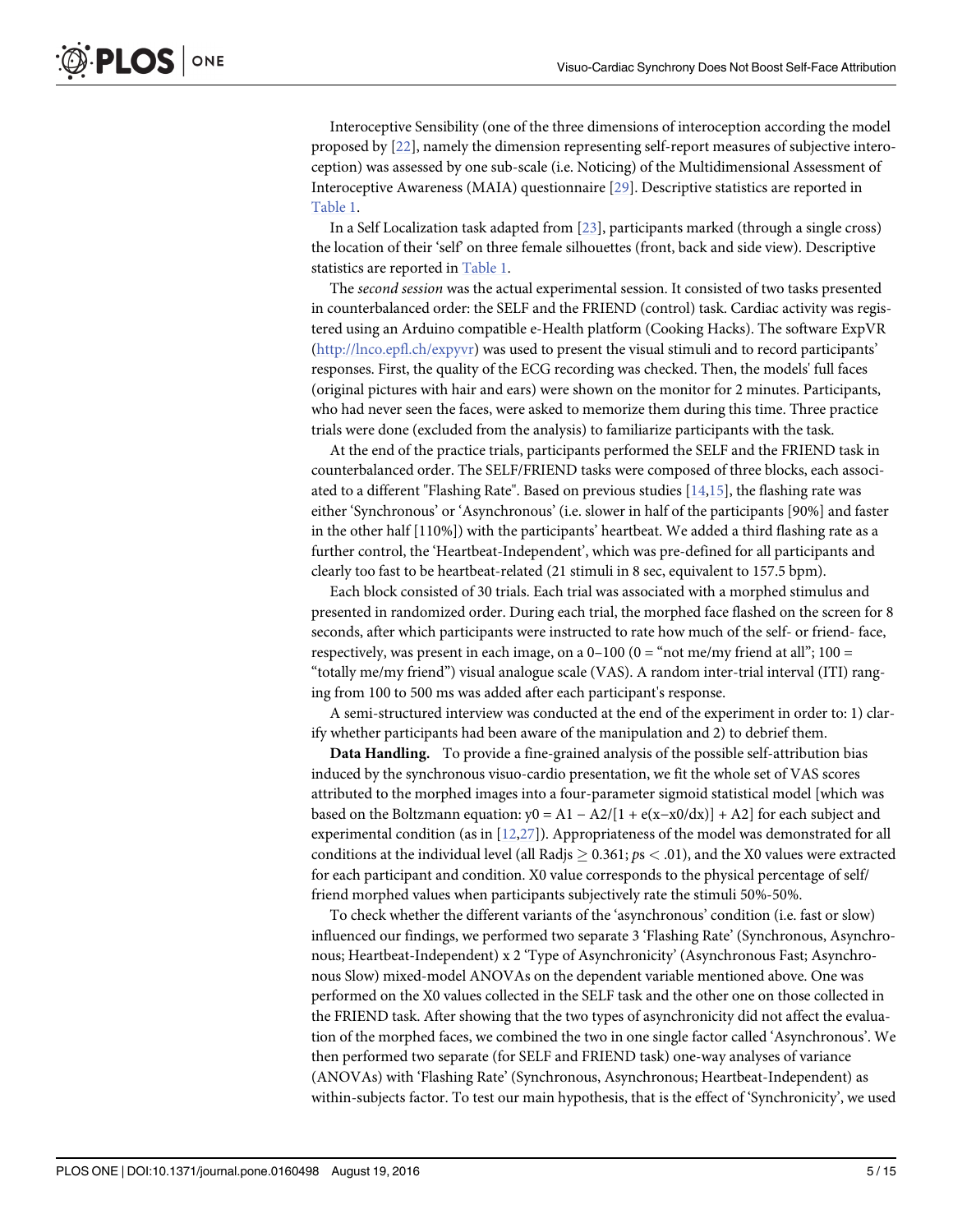<span id="page-5-0"></span>two-tailed paired sample t-tests in which we compared X0 values collected in the Synchronous vs. Asynchronous conditions during both SELF and FRIEND tasks.

We performed three independent mixed models ANOVAs to test the additional hypothesis that participants with higher Interoceptive Accuracy and/or Interoceptive Sensibility, as well as those who localize themselves closer to the heart region, would have higher self-face attribution during Synchronous vs. Asynchronous flashing of the faces. The median split (0.678  $\pm$  0.159;  $M \pm SD$ ) of the Counting task was used to divide participants into 'High' and 'Low' in Interoceptive Accuracy (IA). Thus, a 2 [IA group ('High' and 'Low' in IA)] x 2 ['Synchronicity' (Synchronous and Asynchronous)] ANOVA was run on the X0 values collected in the SELF task.

The median split (3.25  $\pm$  0.887;  $M \pm SD$ ) of the Noticing sub-scale was used to divide participants in 'High' and 'Low' in Interoceptive Sensibility (IS). Thus, a 2 [IS group ('High' and 'Low' in IS)] x 2 ['Synchronicity' (Synchronous and Asynchronous)] ANOVA was run on the X0 values collected in the SELF task.

Finally, the results of the Self Localization task were used to divide participants in four groups: Hearters; Brainers, Belliers and 'Other body-parts'. We only ran the analysis on the hearters and brainers because the other groups lacked an adequate number of participants (bel $liers = 4$  and 'non-body parts' = 1).

Please see [S1 Dataset](#page-12-0) for all relevant data concerning Study 1.

#### Results

SELF and FRIEND tasks: Type of Asynchronicity. Results of the two separate 2 ("Type of Asynchronicity") x 2 ("Flashing Rate") ANOVAs performed on the X0 values collected in the SELF and FRIEND tasks show no significant main effects for the "Type of Asynchronicity" nor for the "Type of Asynchronicity" x "Flashing Rate" interactions (all  $Fs < 0.183$ , all  $ps >$ .17). Following the results of this analysis we processed the two participant subgroups as belonging to the same group.

SELF and FRIEND tasks: Flashing Rate. Neither of the one-way ANOVAs (one withinsubjects factor, i.e. "Flashing Rate", on three levels: Synchronous, Asynchronous; Heartbeat-Independent) performed on the X0 values collected at the SELF and FRIEND task were significant (SELF:  $F(2, 62) = 2.875$ ,  $p = .064$ ; FRIEND:  $F(2, 62) = 1.703$ ,  $p = .191$ ), see [Fig 2](#page-6-0) panel a. for the plot of the data. This shows that the 'Flashing Rate' did not affect the participants' judgments. As our main hypothesis was concerned with the difference between Synchronous and Asynchronous presentation, we looked further at the simple comparison between the two. The two-tailed t-tests were not significant for either of the two tasks (SELF:  $t(31) = -0.32$ ;  $p = .75$ ; FRIEND:  $t(31) = 1.79$ ;  $p = .08$ ). As classical null hypothesis testing is not the ideal statistical tool to make conclusions about non-significant results  $[30,31]$  $[30,31]$ , we calculated Bayes Factors (BF) as well for our crucial comparison [SELF task: Synchronous vs. Asynchronous]. The Bayesian t-test  $(BF = .20)$  calculated in JASP [\[32\]](#page-13-0) confirmed the null model results; namely, no differences were found between the Synchronous and Asynchronous conditions on the X0 values relative to the self-faces attribution.

SELF task: the splitting of participants according to Interoceptive Accuracy (IA). Results of the mixed model ANOVA performed on the X0 values collected in the SELF task didn't show a main effect for the 'IA group' ('High' vs. 'Low' IA group) or a 'Synchronicity' (Synchronous vs. Asynchronous) x 'IA group' interaction (all  $Fs < 1.813$ ; all  $ps > .188$ ).

SELF task: the splitting of participants according to Interoceptive Sensibility (IS). Results of the mixed model ANOVA performed on the X0 values collected in the SELF task didn't show a main effect for the 'IS group' ('High' vs. 'Low' IS group) or a 'Synchronicity' (Synchronous vs. Asynchronous) x 'IS group' interaction (all  $Fs < 1.13$ ; all  $ps > .3$ ).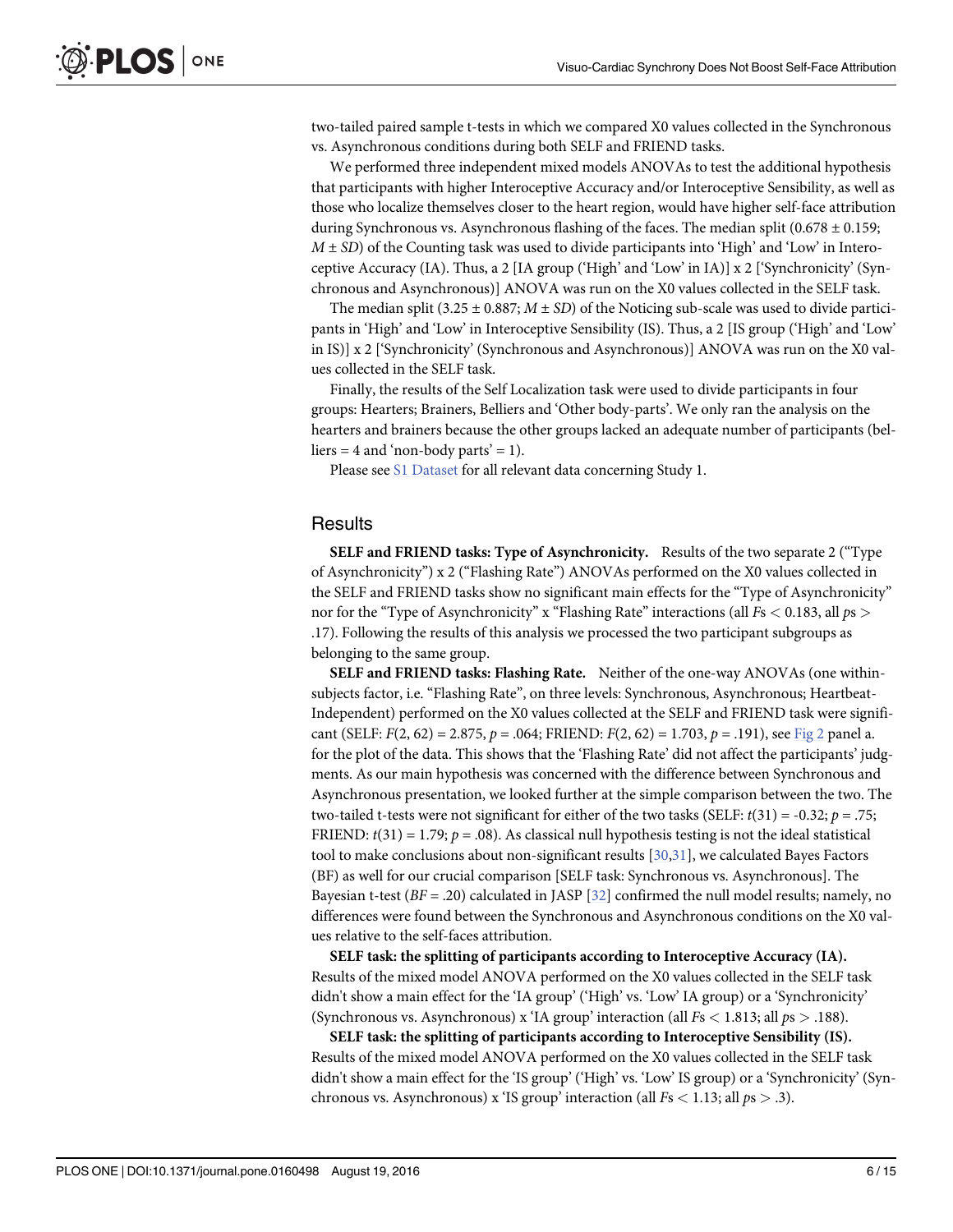<span id="page-6-0"></span>





doi:10.1371/journal.pone.0160498.g002

SELF task: the splitting of participants according to the Self Localization task. Results of the mixed model ANOVA performed on the X0 values collected in the SELF task didn't show a main effect for the 'Self Localization group' ('Hearters' vs. 'Brainers') or a 'Synchronicity' (Synchronous vs. Asynchronous) x 'Self Localization group' interaction (all Fs < 0.44; all  $ps > .51$ ).

## Study 2

#### Materials and Methods

Study 2 was designed to test whether the null results of Study 1 were due to our chosen asynchrony (90/110%) being too small for detection, and thus unable to influence participants' performance. While this second study was methodologically identical to Study 1, asynchronicity was increased (to 75/125%) to make it more comparable to previous studies  $[14,15]$ . The study was approved by the local Ethics Committee of the Faculty of Arts and Social Sciences, University of Zurich.

**Participants.** An independent, naive sample of 18 female participants (22.61  $\pm$  3.68 years;  $M \pm SD$ ) volunteered for Study 2, signed the informed consent and received a compensation for their participation. All but three participants were right-handed. None of them were aware of the visuo-cardiac synchronicity. In order to accept the null hypothesis in Study 2 as well, the stopping rule was defined by the BF being either higher than 0.3 (evidence for H1) or lower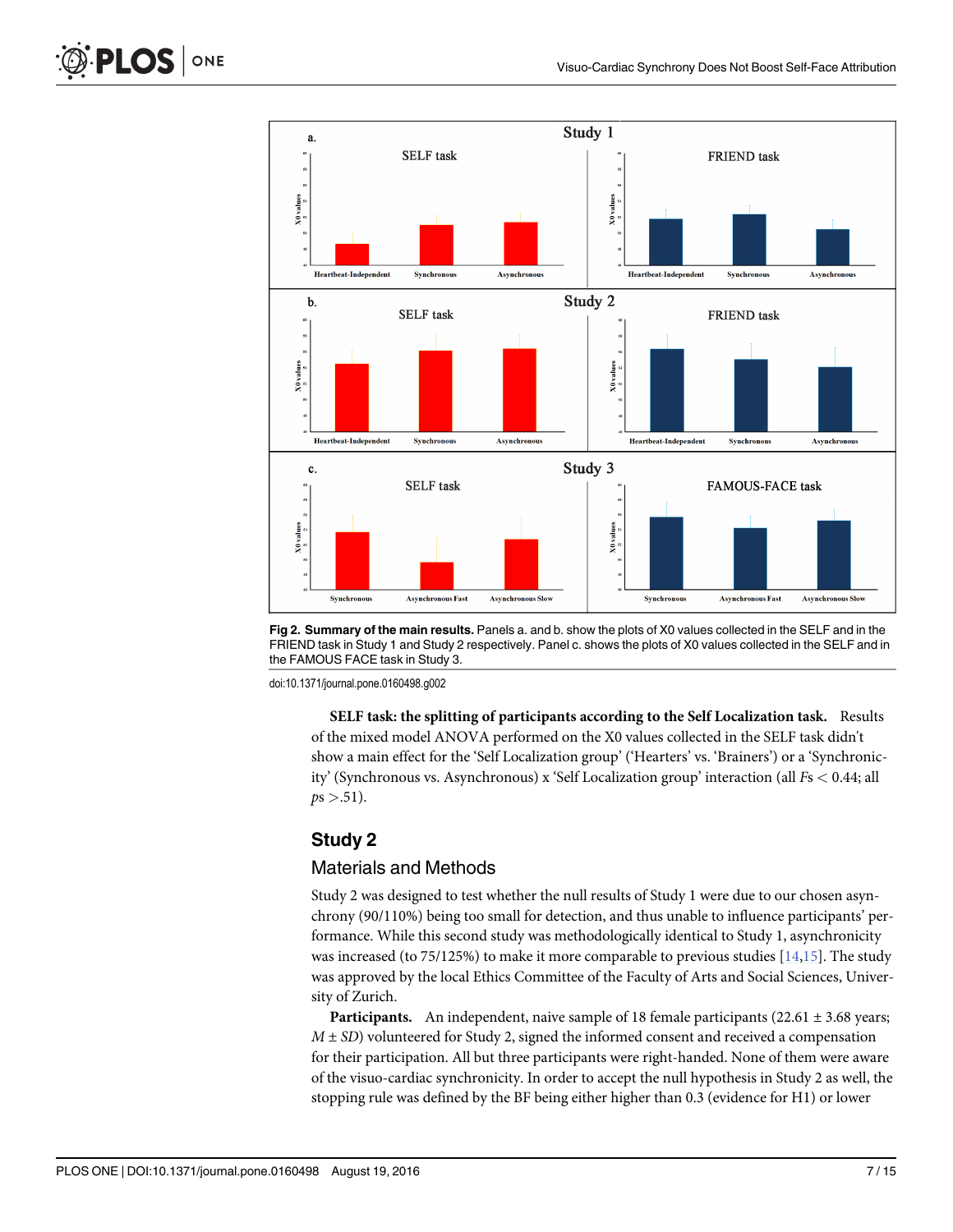than 0.3 (evidence for H0), as this reveals substantial support for the Bayesian inference [\[30,31\]](#page-13-0).

Data Handling. Data handling for the main analyses (i.e. the comparisons between the different 'Flashing Rate'/'Synchronicity') performed on the X0 values measured in the SELF/ FRIEND task was identical to Study 1.

Please see [S1 Dataset](#page-12-0) for all relevant data concerning Study 2.

#### **Results**

SELF and FRIEND tasks: Type of Asynchronicity. Congruently with Study 1, results of the 2 X 2 ANOVAs performed on the X0 values collected in the SELF and in the FRIEND task showed no significant main effects for the "Type of Asynchronicity" or "Type of Asynchronicity" x "Flashing Rate" interaction effects (all  $Fs < 0.919$ , all  $ps > .351$ ). These results authorized us to process the two participant subgroups as belonging to the same group, as we did in Study 1.

SELF and FRIEND tasks: Flashing Rate. Neither of the one-way ANOVAs performed on the X0 values collected in the SELF and in the FRIEND task were significant (SELF:  $F(2, 34) =$ 1.023,  $p = 0.37$ ; FRIEND:  $F(2, 34) = 1.289$ ;  $p = 0.289$ , showing that the 'Flashing Rate' did not affect the participants' judgments, see [Fig 2](#page-6-0) panel b. for the plot of the data.

As our main hypothesis was concerned with the difference between Synchronous and Asynchronous presentation, we looked further at the simple comparison between the two. The two tailed t-tests were not significant for either of the two tasks (SELF:  $t(17) = -0.16$ ;  $p = .87$ ; FRIEND:  $t(17) = 0.63$ ;  $p = .54$ ). As classical null hypothesis testing is not the ideal statistical tool to make conclusions about non-significant results [\[29\]](#page-13-0), we calculated Bayes Factors (BF) as well for our crucial comparison [SELF task: Synchronous vs. Asynchronous]. We replicated the null findings of Study 1, namely the BF of the mean comparison (SELF synchronous vs. SELF asynchronous) was 0.25 and thus in support of the null hypothesis (no difference between synchronous and asynchronous flashing in the SELF task).

SELF task: the splitting of the participants according to Interoceptive Accuracy (IA). Results of the mixed model ANOVA performed on the X0 values collected in the SELF task didn't show a main effect for the 'IA group' ('High' vs. 'Low' IA group) or a 'Synchronicity' (Synchronous vs. Asynchronous) x 'IA group' interaction (all  $Fs < 1.71$ ; all  $ps > .29$ ).

SELF task: the splitting of the participants according to Interoceptive Sensibility (IS). Results of the mixed model ANOVA performed on the X0 values collected in the SELF task didn't show a main effect for the 'IS group' ('High' vs. 'Low' IS group) or a 'Synchronicity' (Synchronous vs. Asynchronous) x 'IS group' interaction (all  $Fs < 1.213$  all  $ps > .29$ ).

SELF task: the splitting of the participants according to the Self Localization task. Results of the mixed model ANOVA performed on the X0 values collected in the SELF task didn't show a main effect for the 'Self Localization group' ('Hearters' vs. 'Brainers') or a 'Synchronicity' (Synchronous vs. Asynchronous) x 'Self Localization group' interaction (all  $Fs < 0.11$  all  $ps > .74$ ).

### Study 3

#### Materials and Methods

In Study 3 we extended the visuo-cardiac flashing of the faces to test whether the null results of Study 1 and Study 2 were due to an overly short (8 seconds per stimulus) presentation of the interoceptive signal (i.e. the heartbeat) combined with the visual stimuli (i.e. the morphed faces). A visuo-caridiac presentation of 2 minutes was used in the two studies  $[13,14]$  in which a significant increase in self-relatedness due to the visuo-cardiac synchronization was reported.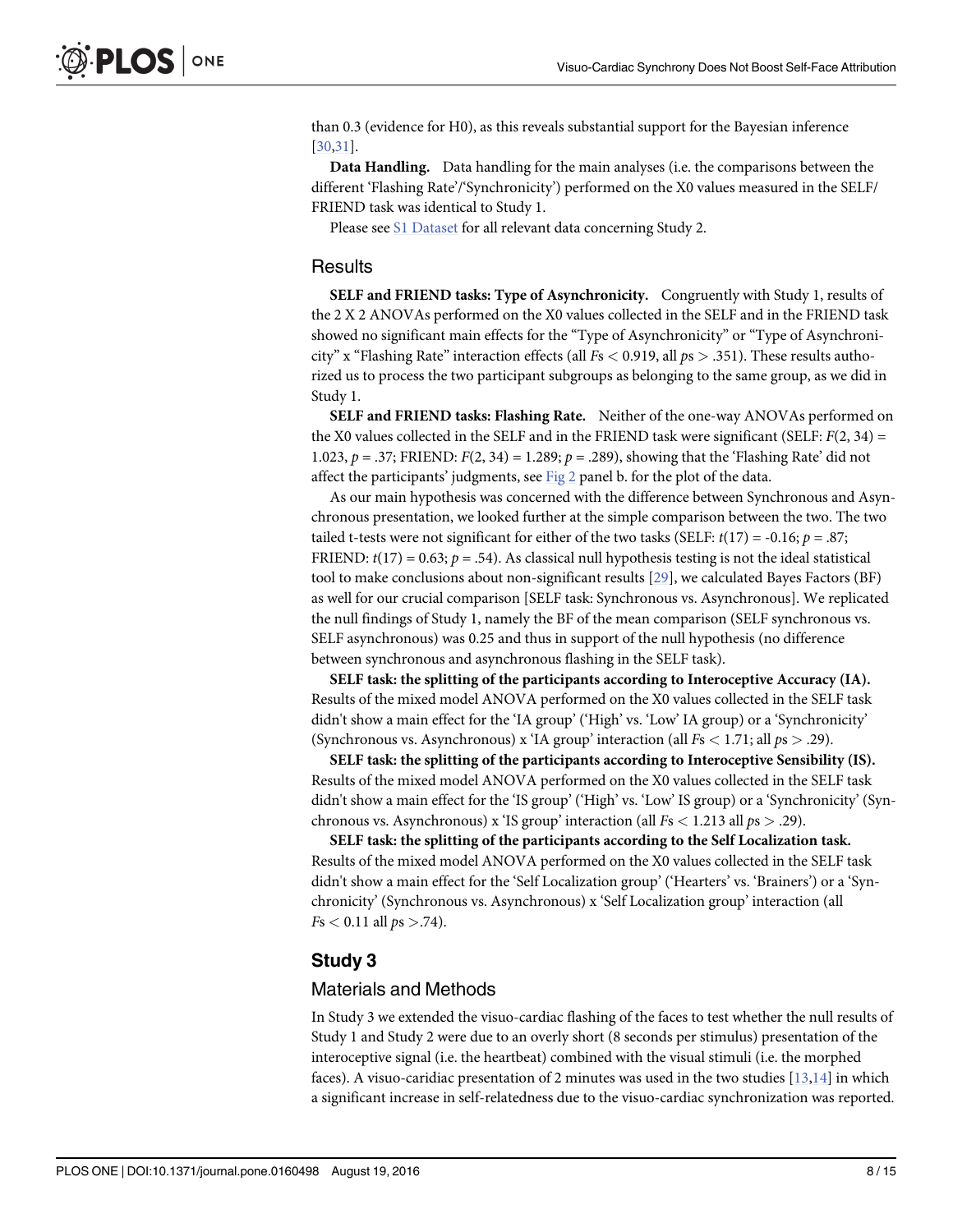**Participants.** An independent, naive sample of 28 female participants (24.75  $\pm$  3.86 years;  $M \pm SD$ ) volunteered for Study 3, signed the informed consent and received compensation for their participation. The stopping rule was defined by the BF being either higher than 0.3 (evidence for H1) or lower than 0.3 (evidence for H0) for the main comparison (SELF synchronous versus SELF asynchronous), as this reveals substantial support for the Bayesian inference [\[30,31\]](#page-13-0).

Due to technical problems we excluded three participants. The final sample was thus composed of 25 participants (24.24  $\pm$  2.47 years;  $M \pm SD$ ). All but one participant were righthanded. The study was approved by the local Ethics Committee of the Faculty of Arts and Social Sciences, University of Zurich.

Procedures. Study 3 also included two separate sessions. The *first session* resembled those of Study 1 and 2, though we did not measure Interoceptive Sensibility (see [Table 1](#page-3-0) again for descriptive statistics). Participants' cardiac frequency (measured as beats per minute) was taken by using a mobile ECG device (ME 80, Beurer medical). The measured cardiac frequency was used to build the asynchronicity of the second session (see below). Furthermore, we showed the face of a famous woman (i.e. Melanie Winiger, a well known Swiss actress and model) to participants at the end of the first session, and, by using a standardized interview, asked them if they recognized the face. If they didn't, another famous face (i.e. Emma Watson, a well-known international actress) was presented and the same procedure was repeated (seven participants of the total sample). This famous face was then used as the stimulus in the FAMOUS FACE task performed in the second session. We used famous faces instead of friend's faces to simplify the experiment while still controlling for familiarity.

The second session, similar to Study 1 and 2, was the actual experimental session. It consisted of two main tasks presented in counterbalanced order: the SELF and the FAMOUS FACE task. Stimulus presentation and response registration were identical to Studies 1 and 2. The quality of the ECG recording was checked before starting. Each (SELF/FAMOUS) task consisted of 3 blocks that were presented in counterbalanced order across participants. Each block was associated with a different 'visuo-cardiac flashing', namely 'Synchronous' (flashing of the face was synchronized online with participant's heart rate); 'Asynchronous Fast' (flashing of the face was 150% of the heart rate measured during the first session) and 'Asynchronous Slow' (flashing of the face was 50% of the heart rate measured during the first session). Each block consisted of 2 minutes of visuo-cardiac flashing: a selected morphed self-face (45% of self-face and 55% of the model-face) flashed in the SELF task and a selected morphed famous-face (45% of the famous-face and 55% of the model-face) flashed in the FAMOUS FACE task. Such morphing percentages were chosen based on a pilot study involving 12 participants (3 males) in which the three flashing rates (i.e. synchronous; asynchronous fast and asynchronous slow) were shown with a 100% self face, a morphed self-face (45% self– 55% unknown model-face) and a 100% unknown model-face. After the two-minutes of a/synchronous flashing, we measured how much self the shown picture contained on a 0–100 VAS. A trend obtained by running three separate Friedman ANOVAs (with 'Flashing rate' as the only within-subjects factor) shows that the only change between the a/synchronous visuo-cardiac flashing was the selfattribution ratings given to the morphed self face ( $\chi$ 2 = 4.667,  $p$  = .097), with a tendency to be higher in the synchronous condition. At the end of the visuo-cardiac flashing in the second session, similar to the pilot phase, participants were asked to evaluate how much of the self- or famous- face was present in the flashing stimulus on a  $0-100$  ( $0 =$  "not me/famous face at all"; 100 = "totally me/famous face") VAS. A list of 12 morphed stimuli were then randomly presented. The randomly presented percentages of self face in the SELF task and famous face in the FAMOUS task were as follows: 1%; 31%; 35%; 39%; 43%; 47%; 53%; 57%; 61%; 65%; 69%, 99%. The complementary percentages contained in the morphed stimuli were composed of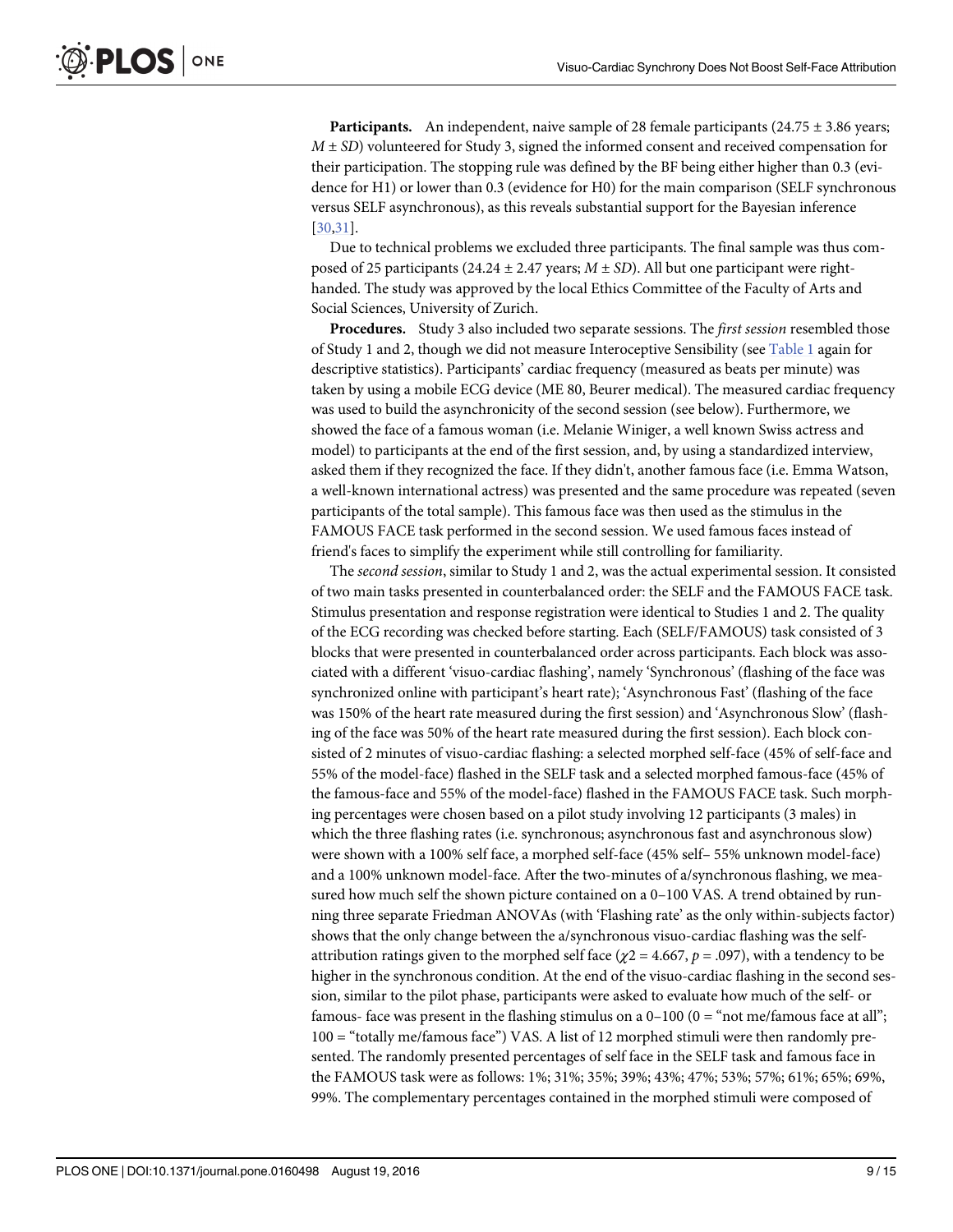<span id="page-9-0"></span>one of the two unknown models' faces (the same used in Study 1 and 2, counterbalanced across participants).

Participants were instructed to observe each morphed face stimulus for 2 seconds and to rate how much of the self- or famous- face was present in each image, on a  $0-100$   $(0 = "not me]$ famous face at all"; 100 = "totally me/famous face") visuo-analogue scale (VAS). A random inter-trial interval (ITI) ranging from 100 to 500 ms was added. At the end of the experiment a semi-structured interview was used to: 1) clarify whether our manipulation had been detected and 2) debrief participants.

Data Handling. Data handling of the main analysis performed on the X0 values extracted from the sigmoidal fitting of the VAS ratings given in the SELF/FAMOUS FACE task was similar to Study 1 and 2. We first performed two separate ANOVAs (one for the SELF and one for the FAMOUS FACE task) with 'Synchronicity' as the only within-subjects factor. Here, differently from Study 1 and 2, 'Synchronicity' had three levels, as all the participants saw the selfand famous- faces flashing "Synchronously", "Asynchronously Fast" and "Asynchronously Slow" with respect to their heartbeat. Additionally, as in Study 1 and 2, we tested our main hypothesis by using Bayesian statistics which are insensitive to the optional stopping rules [\[31,33\]](#page-13-0). We could not run the above-mentioned analyses on one participant because the sigmoid fitting failed. Another participant was also excluded from these analyses because the X0 value in one condition was a clear outlier (i.e. more than 3 SD from the mean of the group for that condition). Moreover, similarly to Study 1 and 2 we performed two independent mixed models ANOVAs to test the additional hypothesis that participants with higher Interoceptive Accuracy as well as those who localize themselves closer to the heart region, would have higher self-face attribution during Synchronous vs. Asynchronous Fast and Slow flashing of the faces.

Beyond the analysis performed on the X0 values, we analyzed the VAS ratings given immediately after the a/synchronous flashing of the 45%-55% morphed stimulus presented in the SELF/FAMOUS task by using two separate ANOVAs (one for the SELF and one for the FAMOUS FACE task) with 'Synchronicity' (i.e. 'Synchronous', 'Asynchronous Fast' and 'Asynchronous Slow') as the only within-subjects factor.

Please see [S1 Dataset](#page-12-0) for all relevant data concerning Study 3.

#### **Results**

SELF and FAMOUS FACE tasks: X0 values. We replicated the null findings of Study 1 and 2 on the X0 values for both the SELF and FAMOUS FACE tasks (all  $Fs < 1.251$ ; all  $ps >$ .296), see [Fig 2](#page-6-0) panel c. for the plot of the data. Again, a BF of .3 supported the null model for the crucial comparison (no main effect for 'Synchronicity' in the SELF task).

SELF task: the splitting of the participants according to Interoceptive Accuracy (IA). Results of the mixed model ANOVA performed on the X0 values collected in the SELF task didn't show a main effect for the 'IA group' ('High' vs. 'Low' IA group) or a 'Synchronicity' (Synchronous, Asynchronous Fast, Asynchronous Slow) x 'IA group' interaction (all Fs < 1.44; all ps > .25).

SELF task: the splitting of the participants according to the Self Localization task. Results of the mixed model ANOVA performed on the X0 values collected in the SELF task didn't show a main effect for the 'Self Localization group' ('Hearters' vs. 'Brainers') or a 'Synchronicity' (Synchronous, Asynchronous Fast, Asynchronous Slow) x 'Self Localization group' interaction (all  $Fs < 1.125$  all  $ps > .34$ ).

SELF and FAMOUS FACE tasks: VAS ratings. Neither of the ANOVAs performed on the VAS ratings given to the flashing 45%-55% morphed face of the SELF/FAMOUS FACE task were significant (all  $Fs < 2.581$ ; all  $ps > .086$ ). This suggests that the morphed faces were similarly evaluated after the 2 minutes of visuo-cardiac a/synchronous flashing.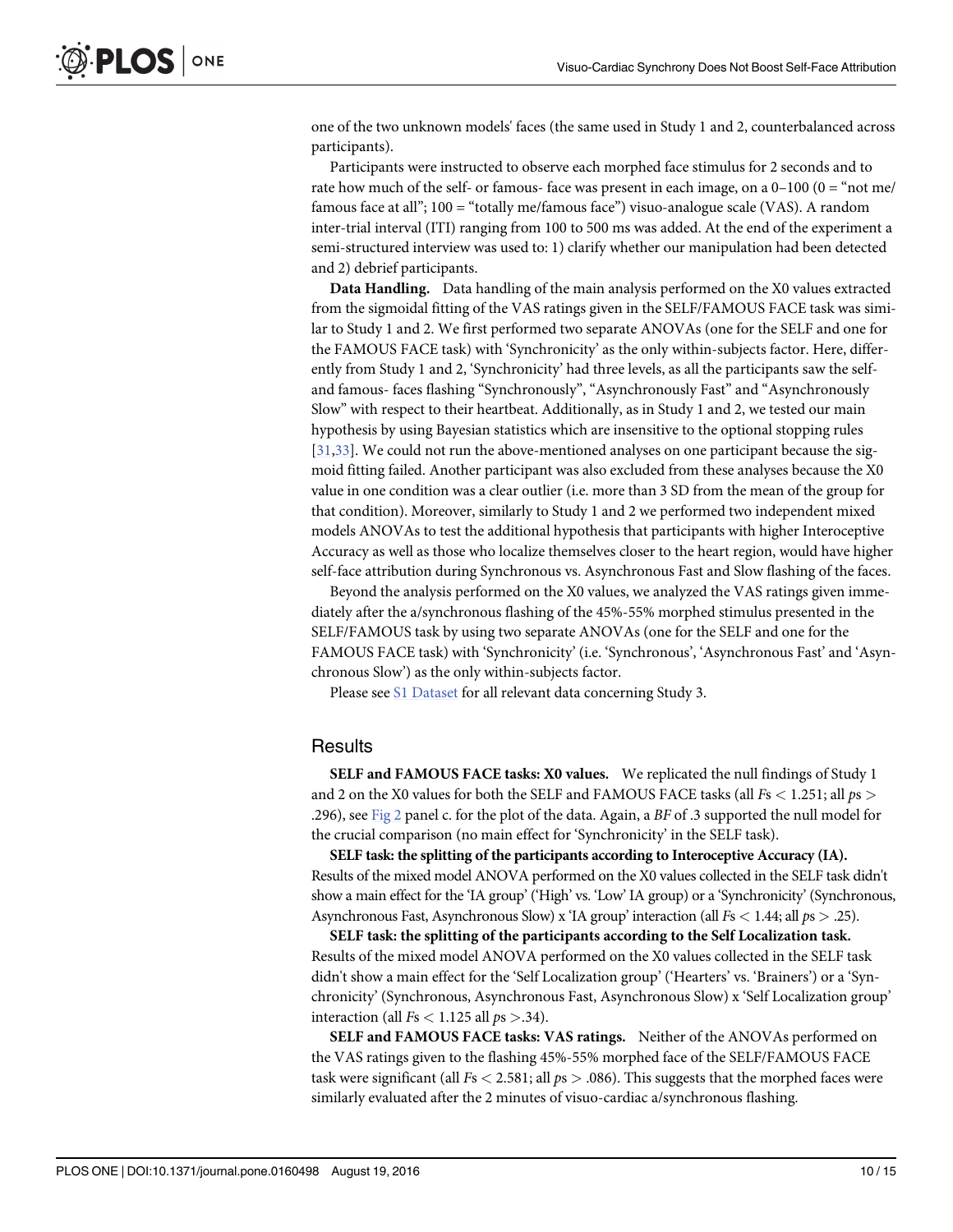## <span id="page-10-0"></span>**Discussion**

In three studies with independent samples of participants we investigated whether interoceptive signals (i.e. cardiac) coupled with exteroceptive ones (i.e. visual) might influence self-face attribution. We presented ambiguous self faces which flashed for 8 seconds (Study 1 and 2) or 2 minutes (Study 3). The flashing was either synchronous or asynchronous with participants' cardiac signaling (i.e. heartbeat). A friend's face was used as a control in Study 1 and 2, while in Study 3 a famous face was used.

After the flashing, participants were asked to evaluate how much of their own (or of the familiar face) was present in the ambiguous morphed faces. Contrary to our main hypothesis, self-face attribution was not higher after synchronous visuo-cardiac flashing than it was after asynchronous flashing. These results were supported by Bayesian statistics showing substantial evidence for H0.

We predicted that synchronous visuo-cardiac flashing would affect self-face attribution based on accumulating theoretical and empirical evidence suggesting that exteroceptive-interoceptive integration mechanisms underlie the bodily self and its plasticity (e.g. [\[34\]](#page-13-0) for a recent review). Both the rubber hand illusion [\[17](#page-13-0)] and the enfacement illusion [[16\]](#page-13-0) have shown to vary in relation to the participants' Interoceptive Accuracy, plausibly suggesting that individuals who are more aware of their internal signals, and rely more heavily on them, are less susceptible to exteroceptive illusions. In line with this, two pioneering studies  $[14,15]$  show that synchronous visuo-cardiac stimulations might directly influence body-ownership and selflocation during the rubber hand  $[14]$  $[14]$  $[14]$  or full-body illusions  $[15]$  $[15]$ , and that, contrary to the classical rubber hand illusion  $[17]$  $[17]$  $[17]$ , the cardiac version of the illusion is stronger in people with high Interoceptive Accuracy [[14](#page-13-0)].

Therefore, it could be hypothesized that self-attribution of the own face would be altered in a similar way by visuo-cardiac and visuo-tactile stimulation. Indeed, the experience of a synchronous visuo-tactile stimulation with another person, similar to the one used in the rubber hand illusion but experienced on the face, has previously been shown to blur self-other distinction by: i) altering a specific aspect of self-awareness, namely self-face recognition [[12,13](#page-13-0)]; ii) increasing social similarity between self and others  $[35]$ ; iii) canceling differences in remapping observed and perceived tactile stimuli onto one's own somatosensory system [\[36\]](#page-13-0) and iv) reducing the overwhelmingly distracting power of self-gaze [[37](#page-14-0)].

Thus, although the hypothesis was strongly grounded in current literature, we did not find visuo-cardiac synchronicity to influence self-face attribution in the present three studies. Null results were found regardless of the duration of the visuo-cardiac stimulation as well as the degree of asynchronicity chosen as a control condition.

Our findings contradict the idea of visuo-cardiac synchronicity influencing all aspects of self-attribution that visuo-tactile synchronicity has been found to influence. It thus contributes to recent theoretical models on the role of interoceptive signals in the construction of bodily self, and specifically of self-face representation [\[18,19,](#page-13-0)[38\]](#page-14-0). Given the general problem of publication bias and the fact that this is a new, vivacious, rapidly growing field of research, it is our strong opinion that these null findings will contribute to future research.

Currently we can only speculate on what underlies the null findings reported here. First, it could be that self-face attribution is a strongly *visual* process (thus relying more on exteroceptive signals) compared to the rather multisensory processes such as body-ownership and selflocation. In line with the idea that self-face attribution relies on a visual representation, and that the visual representation is altered by multisensory illusions, Apps and collaborators [\[24](#page-13-0)] showed that between the crucial brain areas involved in the enfacement illusion, namely the right temporo-parietal junction (rTPJ) and intraparietal sulcus (IPS), the activity of unimodal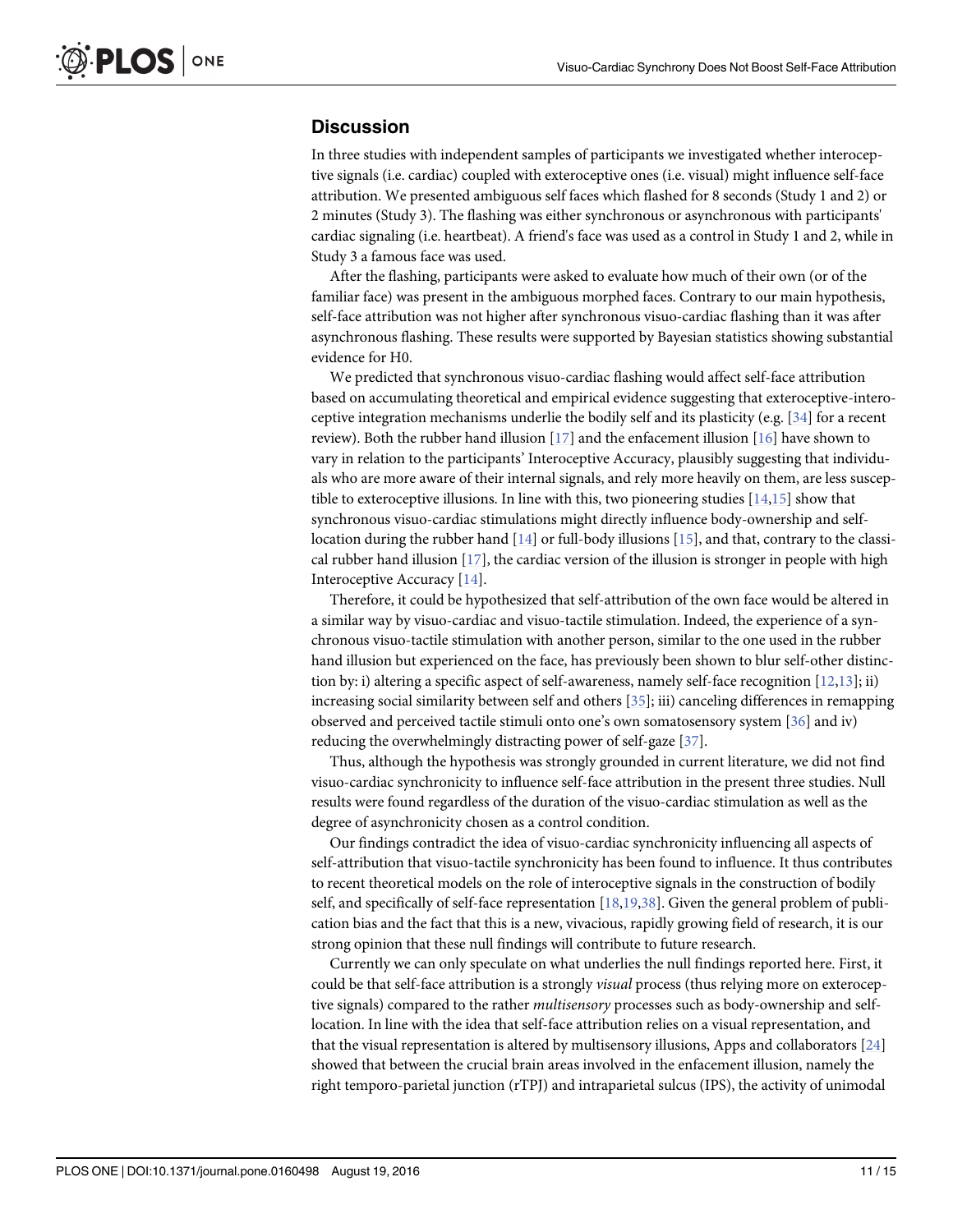<span id="page-11-0"></span>regions such as the inferior occipital gyrus (IOG) was also modulated in accordance with the self-reported strength of the illusory experience. Indeed, it has been demonstrated that within IOG, in an area called Occipital Face Area (OFA), there are neurons that respond to a specific category of stimuli, such as faces. These neurons also process individual facial features more than the configural information contained in a face [[39](#page-14-0),[40](#page-14-0)]. Therefore, according to the authors, synchronous visuo-tactile stimulations are able to trigger changes in unimodal representation of low-level visual features belonging to the seen faces because participants attribute the other's facial features to the mental representation of one's own face [[41](#page-14-0)]. Differently, neuroimaging studies investigating feelings of vicarious ownership and self-location (by using fullbody illusion and rubber hand illusion paradigms) report the crucial activation of the premotor cortex, the intra-parietal sulcus (IP), the cerebellum and the TPJ [[7](#page-12-0),[42,43\]](#page-14-0), but not of visual areas. Only Ionta and collaborators [[43](#page-14-0)] found a partial involvement of the extrastriate body area (EBA), but this activity did not map illusory feelings about bodily self-location, as it was not specific for the body being present, even in the control condition represented by an object. Thus it is possible that, differently from synchronous visuo-tactile stimulation, synchronous visuo-cardiac stimulation modulates the activity of multimodal areas involved in body-ownership and self-location, but not of unimodal areas necessary for the creation of self-face attribution bias such as the IOG.

It is worth noting that although self-face recognition is stable and, apart from severe neurological or psychiatric disorders [[44](#page-14-0)], rarely disrupted, alterations in self-face attribution have been observed in the enfacement illusion  $[12,13]$  $[12,13]$  $[12,13]$  $[12,13]$  $[12,13]$ . However, it is also important to emphasize that the alterations induced by the enfacement illusion present lots of variability between participants, and that they are weaker compared to alterations reported on body ownership and self-location during rubber hand and full-body illusion paradigms. In line with this idea, a recent study by Estudillo and collaborators [[45](#page-14-0)] shows that enfacement illusion did not report a significant reduction of racial bias, while Peck and collaborators [\[46\]](#page-14-0) and Farmer and collaborators [[47\]](#page-14-0) published positive findings using full-body illusion and rubber hand illusion respectively.

Moreover, as also suggested by  $[14]$ , interoceptive awareness is differently correlated to the various degrees of embodiment. For example, it positively correlates with the feeling of owning a body (as in the virtual version of the rubber hand paradigm), (see  $[14]$  $[14]$ ) and negatively with the feeling of embodying an external body part (as in the classical rubber hand paradigm), (see [\[17](#page-13-0)]). Therefore, observing in third person perspective interoceptive signals coupled with more or less ambiguous self faces might be more incongruent than observing a virtual hand in first person perspective flashing synchronously with the heartbeat and thus induce no overestimation of self-face. Thus the latter may induce no overestimation of self-face.

There might also be differences in "Interoceptive Accuracy" ( $M = 0.64$  vs.  $M = 0.77$ ) between our participants and those tested by [[14](#page-13-0)] who were sensitive to the effects of the visuocardiac stimulation. Our participants may not have been interoceptively accurate enough to be influenced by the visuo-cardiac synchrony.

These points could also help to understand other null findings relative to intero-exteroceptive full-body illusion, namely, the fact that Ronchi and collaborators [[20](#page-13-0)] failed to replicate the influence of visuo-cardiac synchronicity on self-identification and self-location in a cardiac full-body illusion setup.

It is further worth noting that the effect of visuo-cardiac stimulation (in a comparable experimental setup) per se is weaker than the effect of visuo-tactile stimulation, as shown by [[14](#page-13-0)]. This is not surprising given the fact that we often see our body parts touched, but rarely (at least consciously) see our body parts pulsating at the rhythm of our heart. This could be particularly true for the face that we only observe through a mirror.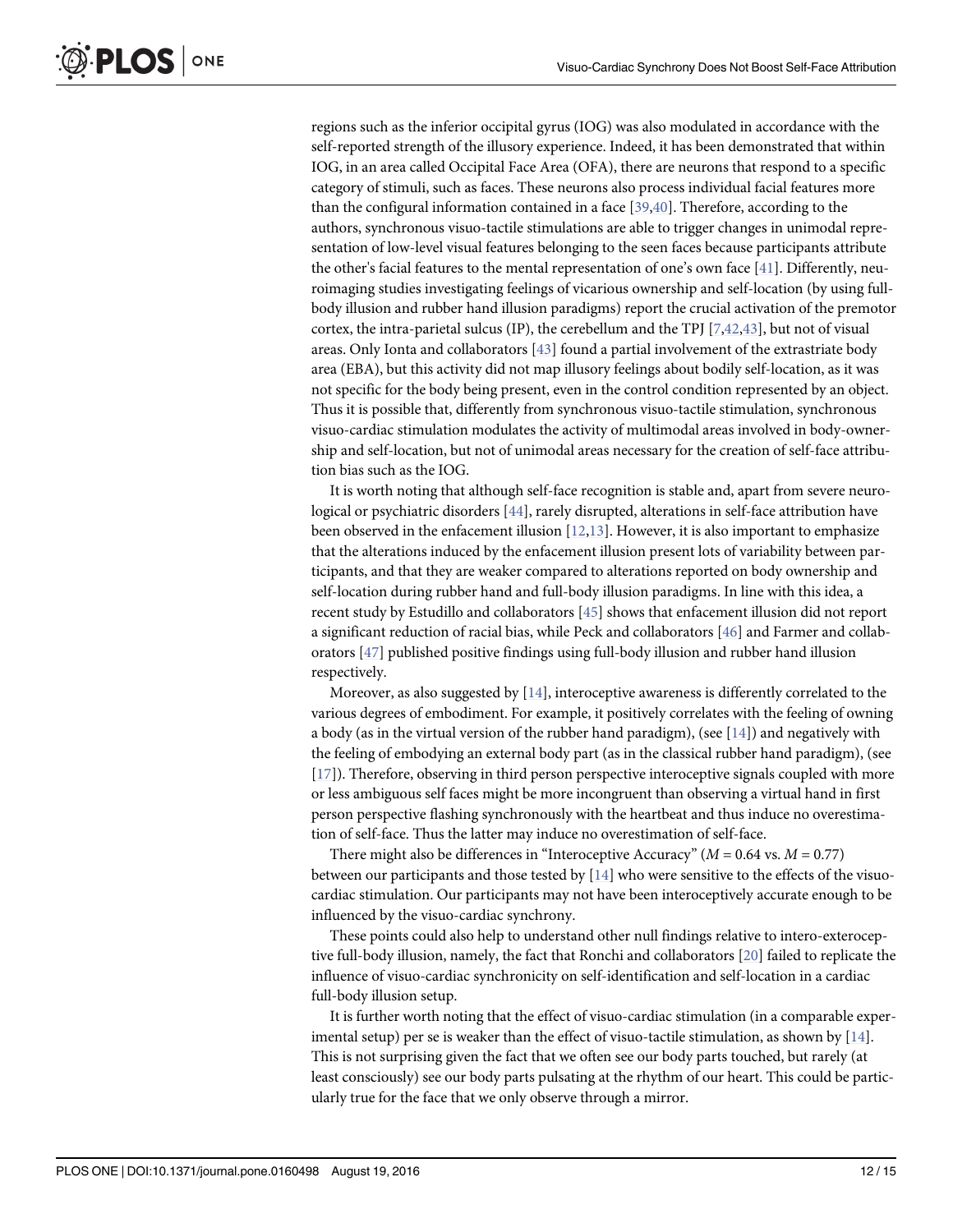## <span id="page-12-0"></span>**Conclusions**

These three studies clearly suggest that, in contrast to hand and full-body attribution, visuocardiac synchronicity does not bias self-face attribution, at least not in the current experimental setup. The fact that visuo-cardiac stimulation might influence specific components of the bodily self makes this research area exciting, and we believe that empirical results, even if null, are of great help in the future.

Future experiments will be required to more fully investigate the bodily self's sensitivity to interoceptive signals and the related neural mechanisms. The extent to which exteroceptive and interoceptive body-related signals mutually influence one another in their successful contribution to the bodily self must also be determined.

#### Supporting Information

[S1 Dataset.](http://www.plosone.org/article/fetchSingleRepresentation.action?uri=info:doi/10.1371/journal.pone.0160498.s001) Dataset of Study 1, Study 2 and Study 3. S1 Dataset contains all relevant data concerning the three studies listed in the present manuscript. (XLS)

### Author Contributions

Conceived and designed the experiments: GP BL MD PB.

Performed the experiments: GP BL CM.

Analyzed the data: GP BL CM.

Wrote the paper: GP BL PB MD.

#### References

- [1.](#page-0-0) Blanke O, Slater M, Serino A. Behavioral, Neural, and Computational Principles of Bodily Self-Consciousness. Neuron. Elsevier Inc.; 2015; 88: 145–166. doi: [10.1016/j.neuron.2015.09.029](http://dx.doi.org/10.1016/j.neuron.2015.09.029) PMID: [26447578](http://www.ncbi.nlm.nih.gov/pubmed/26447578)
- [2.](#page-1-0) Botvinick M, Cohen J. Rubber hands "feel" touch that eyes see. Nature. 1998; 391: 756. doi: [10.1038/](http://dx.doi.org/10.1038/35784) [35784](http://dx.doi.org/10.1038/35784) PMID: [9486643](http://www.ncbi.nlm.nih.gov/pubmed/9486643)
- [3.](#page-1-0) Armel K, Ramachandran V. Projecting sensations to external objects: evidence from skin conductance response. Proc R Soc L B Biol Sci. 2003; 270.
- [4.](#page-1-0) Tieri G, Tidoni E, Pavone EF, Aglioti SM. Body visual discontinuity affects feeling of ownership and skin conductance responses. Sci Rep. 2015; 5: 17139. doi: [10.1038/srep17139](http://dx.doi.org/10.1038/srep17139) PMID: [26602036](http://www.ncbi.nlm.nih.gov/pubmed/26602036)
- [5.](#page-1-0) Moseley GL, Olthof N, Venema A, Don S, Wijers M, Gallace A, et al. Psychologically induced cooling of a specific body part caused by the illusory ownership of an artificial counterpart. Proc Natl Acad Sci U S A. 2008; 105: 13169–73. doi: [10.1073/pnas.0803768105](http://dx.doi.org/10.1073/pnas.0803768105) PMID: [18725630](http://www.ncbi.nlm.nih.gov/pubmed/18725630)
- [6.](#page-1-0) Barnsley N, McAuley JH, Mohan R, Dey a, Thomas P, Moseley GL. The rubber hand illusion increases histamine reactivity in the real arm. Curr Biol. Elsevier; 2011; 21: R945–6. doi: [10.1016/j.cub.2011.10.](http://dx.doi.org/10.1016/j.cub.2011.10.039) [039](http://dx.doi.org/10.1016/j.cub.2011.10.039)
- [7.](#page-1-0) Ehrsson HH, Spence C, Passingham RE. That's my hand! Activity in premotor cortex reflects feeling of ownership of a limb. Science. 2004; 305: 875–7. doi: [10.1126/science.1097011](http://dx.doi.org/10.1126/science.1097011) PMID: [15232072](http://www.ncbi.nlm.nih.gov/pubmed/15232072)
- [8.](#page-1-0) Tsakiris M, Hesse MD, Boy C, Haggard P, Fink GR. Neural signatures of body ownership: a sensory network for bodily self-consciousness. Cereb Cortex. 2007; 17: 2235–44. doi: [10.1093/cercor/bhl131](http://dx.doi.org/10.1093/cercor/bhl131) PMID: [17138596](http://www.ncbi.nlm.nih.gov/pubmed/17138596)
- [9.](#page-1-0) Lenggenhager B, Hilti L, Brugger P. Disturbed Body Integrity and the "Rubber Foot Illusion." Neuropsychology. 2014; doi: [10.1037/neu0000143](http://dx.doi.org/10.1037/neu0000143)
- [10.](#page-1-0) Lenggenhager B, Tadi T, Metzinger T, Blanke O. Video Ergo Sum: Manipulating Bodily. Science (80-). 2007; 317: 1096–1099.
- [11.](#page-1-0) Michel C, Velasco C, Salgado-Montejo A, Spence C. The Butcher's Tongue Illusion. Perception. 2014; 43: 818–824. doi: [10.1068/p7733](http://dx.doi.org/10.1068/p7733) PMID: [25549512](http://www.ncbi.nlm.nih.gov/pubmed/25549512)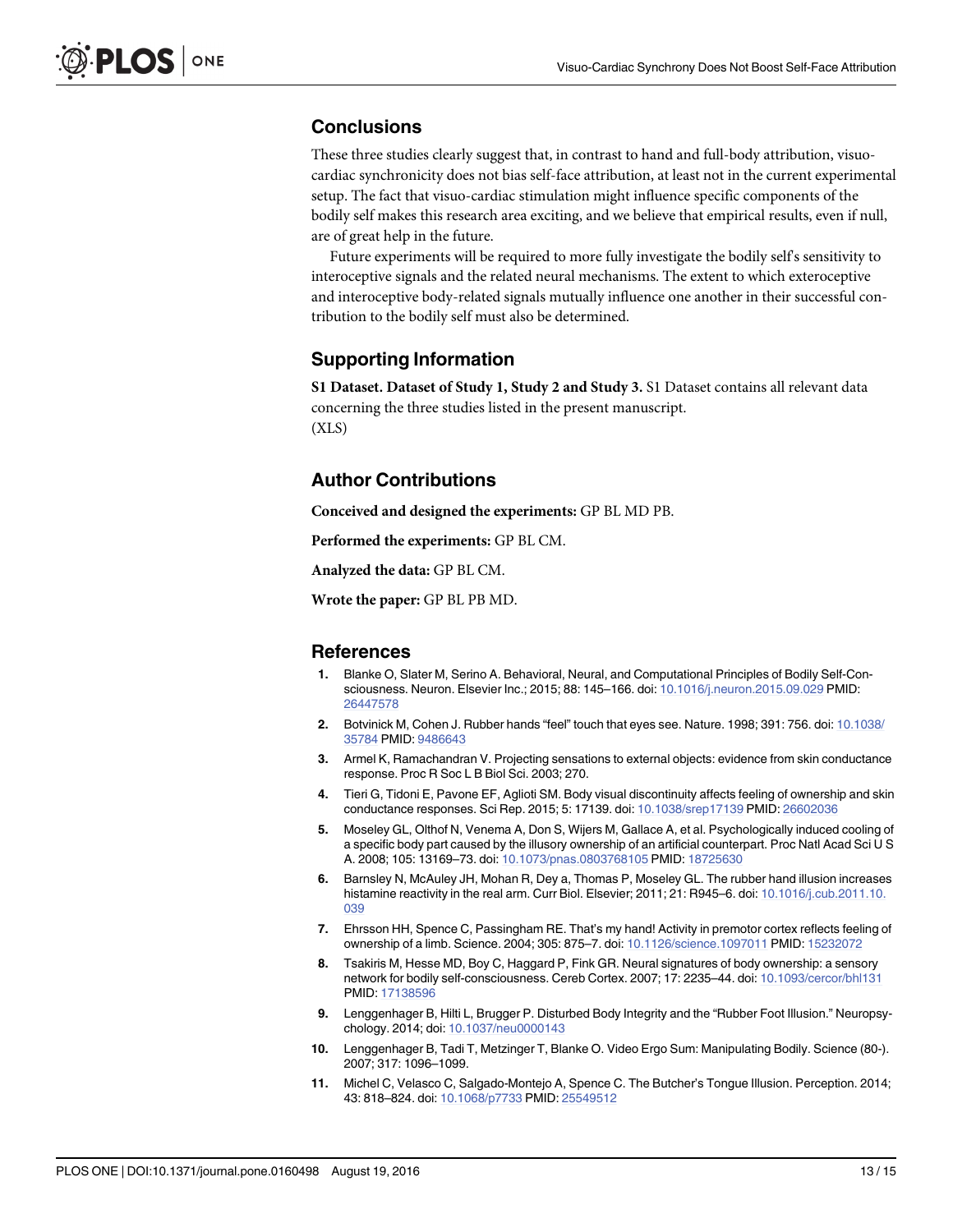- <span id="page-13-0"></span>[12.](#page-1-0) Sforza A, Bufalari I, Haggard P. My face in yours: Visuo-tactile facial stimulation influences sense of identity. Soc Neurosci. 2010; doi: [10.1080/17470910903205503](http://dx.doi.org/10.1080/17470910903205503)
- [13.](#page-1-0) Tsakiris M. Looking for myself: current multisensory input alters self-face recognition. PLoS One. 2008; 3: e4040. doi: [10.1371/journal.pone.0004040](http://dx.doi.org/10.1371/journal.pone.0004040) PMID: [19107208](http://www.ncbi.nlm.nih.gov/pubmed/19107208)
- [14.](#page-1-0) Suzuki K, Garfinkel SN, Critchley HD, Seth AK. Multisensory integration across exteroceptive and interoceptive domains modulates self-experience in the rubber-hand illusion. Neuropsychologia. 2013; 51: 2909–17. doi: [10.1016/j.neuropsychologia.2013.08.014](http://dx.doi.org/10.1016/j.neuropsychologia.2013.08.014) PMID: [23993906](http://www.ncbi.nlm.nih.gov/pubmed/23993906)
- [15.](#page-1-0) Aspell JE, Heydrich L, Marillier G, Lavanchy T, Herbelin B, Blanke O. Turning body and self inside out: visualized heartbeats alter bodily self-consciousness and tactile perception. Psychol Sci. 2013; 24: 2445–53. doi: [10.1177/0956797613498395](http://dx.doi.org/10.1177/0956797613498395) PMID: [24104506](http://www.ncbi.nlm.nih.gov/pubmed/24104506)
- [16.](#page-1-0) Tajadura-Jiménez A, Tsakiris M. Balancing the "Inner" and the "Outer" Self: Interoceptive Sensitivity Modulates Self-Other Boundaries. J Exp Psychol Gen. 2013; doi: [10.1037/a0033171](http://dx.doi.org/10.1037/a0033171)
- [17.](#page-1-0) Tsakiris M, Tajadura-Jiménez A, Costantini M. Just a heartbeat away from one's body: interoceptive sensitivity predicts malleability of body-representations. Proc Biol Sci. 2011; 278: 2470–2476. doi: [10.](http://dx.doi.org/10.1098/rspb.2010.2547) [1098/rspb.2010.2547](http://dx.doi.org/10.1098/rspb.2010.2547) PMID: [21208964](http://www.ncbi.nlm.nih.gov/pubmed/21208964)
- [18.](#page-1-0) Damasio A. Self comes to mind: Constructing the conscious brain. Pantheon. New York; 2010.
- [19.](#page-1-0) Craig AD. How do you feel? Interoception: the sense of the physiological condition of the body. Nat Rev Neurosci. 2002; 3: 655–66. doi: [10.1038/nrn894](http://dx.doi.org/10.1038/nrn894) PMID: [12154366](http://www.ncbi.nlm.nih.gov/pubmed/12154366)
- [20.](#page-1-0) Ronchi R, Bello-Ruiz J, Lukowska M, Herbelin B, Cabrilo I, Schaller K, et al. Right insular damage decreases heartbeat awareness and alters cardio-visual effects on bodily self-consciousness. Neuropsychologia. Elsevier; 2015; 70: 11–20. doi: [10.1016/j.neuropsychologia.2015.02.010](http://dx.doi.org/10.1016/j.neuropsychologia.2015.02.010)
- [21.](#page-1-0) Garfinkel SN, Critchley HD. Threat and the Body: How the Heart Supports Fear Processing. Trends Cogn Sci. Elsevier Ltd; 2016; 20: 34–46. doi: [10.1016/j.tics.2015.10.005](http://dx.doi.org/10.1016/j.tics.2015.10.005) PMID: [26628111](http://www.ncbi.nlm.nih.gov/pubmed/26628111)
- [22.](#page-2-0) Garfinkel SN, Seth AK, Barrett AB, Suzuki K, Critchley HD. Knowing your own heart: Distinguishing interoceptive accuracy from interoceptive awareness. Biol Psychol. 2015; 104: 65-74. doi: [10.1016/j.](http://dx.doi.org/10.1016/j.biopsycho.2014.11.004) [biopsycho.2014.11.004](http://dx.doi.org/10.1016/j.biopsycho.2014.11.004) PMID: [25451381](http://www.ncbi.nlm.nih.gov/pubmed/25451381)
- [23.](#page-2-0) Limanowski J, Hecht H. Where Do We Stand on Locating the Self? Psychology. 2011; 02: 312–317. doi: [10.4236/psych.2011.24049](http://dx.doi.org/10.4236/psych.2011.24049)
- [24.](#page-2-0) Apps MAJ, Tajadura-Jiménez A, Sereno M, Blanke O, Tsakiris M. Plasticity in Unimodal and Multimodal Brain Areas Reflects Multisensory Changes in Self-Face Identification. Cereb Cortex. 2013; 1: [Epub ahead of print].
- [25.](#page-2-0) Faul F, Erdfeld E, Lang AG, Buchner A. A flexible statistical power analysis program for the social, behavioral, and biomedical sciences. Behav Res Methods. 2007; 39: 175–191. PMID: [17695343](http://www.ncbi.nlm.nih.gov/pubmed/17695343)
- [26.](#page-2-0) Cohen J. Statistical power analysis for the behavioral sciences. 2nd ed.. Hillsdale, editor. NJ: Erlbaum; 1988.
- [27.](#page-3-0) Bufalari I, Lenggenhager B, Porciello G, Serra Holmes B, Aglioti SM. Enfacing others but only if they are nice to you. Front Behav Neurosci. 2014; 8: 1–12.
- [28.](#page-3-0) Schandry R. Heartbeat perception and emotional experience. Psychophysiology. 1981; 18: 483–488. Available: doi: [10.1111/j.1469-8986.1981.tb02486](http://dx.doi.org/10.1111/j.1469-8986.1981.tb02486) PMID: [7267933](http://www.ncbi.nlm.nih.gov/pubmed/7267933)
- [29.](#page-4-0) Mehling WE, Price C, Daubenmier JJ, Acree M, Bartmess E, Stewart A. The Multidimensional Assessment of Interoceptive Awareness (MAIA). PLoS One. 2012; 7: e48230. doi: [10.1371/journal.pone.](http://dx.doi.org/10.1371/journal.pone.0048230) [0048230](http://dx.doi.org/10.1371/journal.pone.0048230) PMID: [23133619](http://www.ncbi.nlm.nih.gov/pubmed/23133619)
- [30.](#page-5-0) Dienes Z. Using Bayes to get the most out of non-significant results. Front Psychol. 2014; 5. doi: [10.](http://dx.doi.org/10.3389/fpsyg.2014.00781) [3389/fpsyg.2014.00781](http://dx.doi.org/10.3389/fpsyg.2014.00781)
- [31.](#page-5-0) Dienes Z. How Bayes factors change scientific pratice. J Math Psychol. Elsevier Inc.; 2015; 1–29. doi: [10.1007/s13398-014-0173-7.2](http://dx.doi.org/10.1007/s13398-014-0173-7.2)
- [32.](#page-5-0) Love J, Selker R, Marsman M, Jamil T, Dropmann D, Verhagen A J, et al. JASP (Version 0.6.6). [Computer software]. 2015.
- [33.](#page-9-0) Jeffreys H. The Theory of Probability. 3rd ed. Clarendon, editor. 1961.
- [34.](#page-10-0) Brugger P, Lenggenhager B. The bodily self and its disorders. Curr Opin Neurol. 2015; 27: 644–652.
- [35.](#page-10-0) Paladino M-P, Mazzurega M, Pavani F, Schubert TW. Synchronous multisensory stimulation blurs selfother boundaries. Psychol Sci. 2010; 21: 1202–7. doi: [10.1177/0956797610379234](http://dx.doi.org/10.1177/0956797610379234) PMID: [20679523](http://www.ncbi.nlm.nih.gov/pubmed/20679523)
- [36.](#page-10-0) Cardini F, Tajadura-jiménez A, Serino A, Tsakiris M. It feels like it ' s me: interpersonal multisensory stimulation enhances visual remapping of touch from other to self. J Exp Psychol Hum Percept Perform. 2013; 44. doi: [10.1037/a0031049.It](http://dx.doi.org/10.1037/a0031049.It)